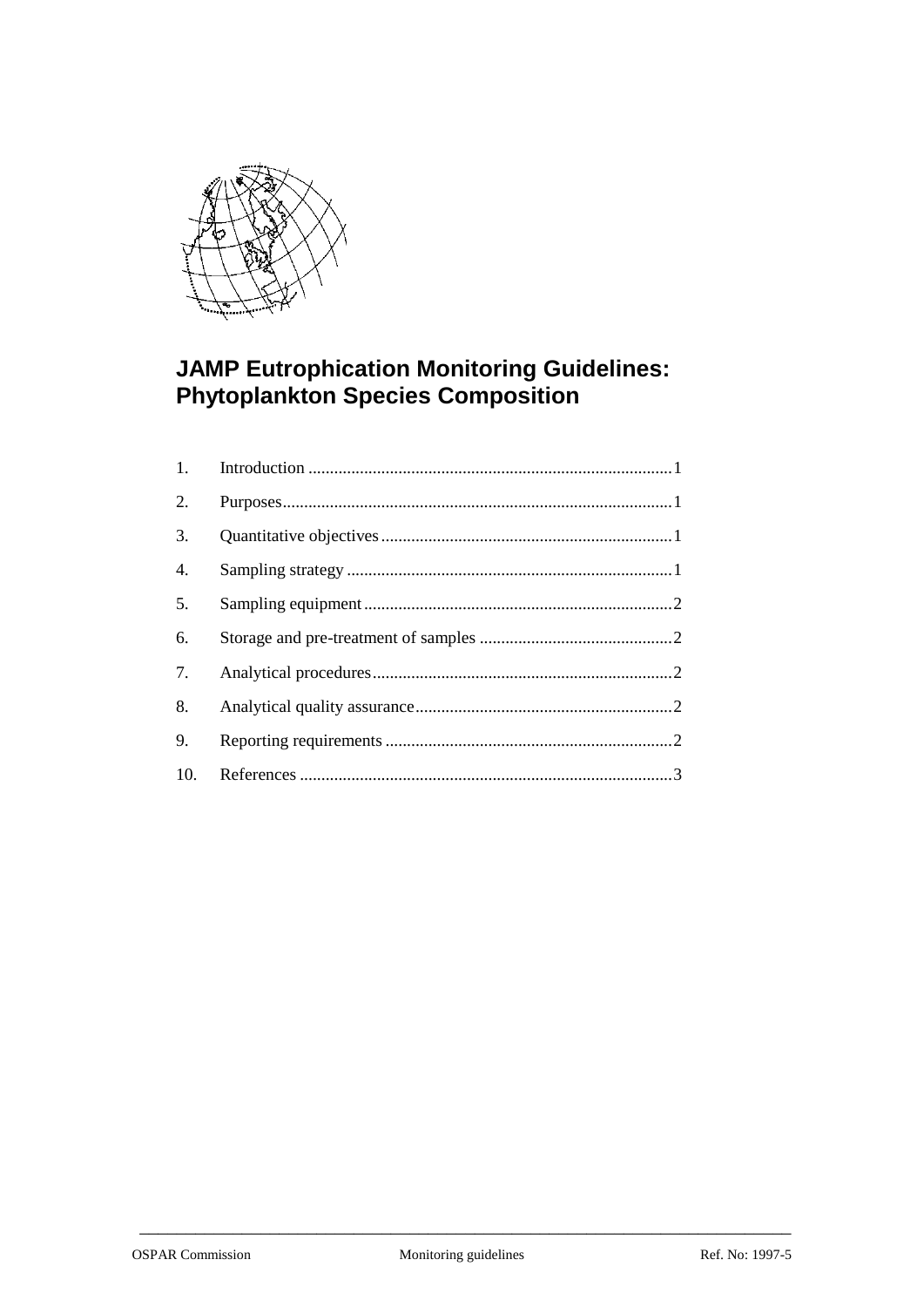# **JAMP Eutrophication Monitoring Guidelines: Phytoplankton Species Composition**

## **1. Introduction**

Phytoplankton species composition serves as an indicator of the effects of eutrophication. Nutrient enrichment/eutrophication may give rise to shifts in phytoplankton species composition (*e.g.* from diatoms to flagellates, some of which are nuisance or toxic) and an increase in the frequency and/or magnitude and/or duration of phytoplankton blooms and/or of nuisance/potentially toxic blooms. These guidelines are intended to support the minimum monitoring requirements of the Nutrient Monitoring Programme<sup>1</sup>.

#### **2. Purposes**

The measurement of phytoplankton species composition is carried out for, *inter alia*, the following purposes:

- 1. to establish the spatial distribution and frequency of phytoplankton blooms;
- 2. to establish temporal trends, over periods of several years, in phytoplankton species composition and their relative abundance;
- 3. to identify key phytoplankton species.

#### **3. Quantitative objectives**

[Secretariat note: in addition to the general purpose of the programme, an explicit quantified statistically formulated objective for temporal trend and spatial distribution monitoring requires development.]

#### **4. Sampling strategy**

An understanding of the complexity of the hydrography of estuarine or coastal seas is necessary before starting to survey or sample the phytoplankton. Thus, there is a need for routine hydrographic observations at the same time as the surveys/sampling. Apart from the influence of water column structure on phytoplankton dynamics there is a need to consider horizontal (spatial) and temporal variability in order to establish the frequency and location of sampling. Sample sites should be further apart than the horizontal tidal amplitude but sufficiently close to resolve the presence of strong gradients. Sampling frequency should take account of seasonal variability in the relative abundance of the species of interest.

The abundance of "key species" should be examined. The "key species" are dominant and/or nuisance and/or potentially toxic species. Examples of species which are dominant and/or nuisance and/or potentially toxic are: *Alexandrium* spp. (*Gonyaulax*)*, Ceratium* spp.*, Chrysochromulina polylepis, Corymbellus aureus, Coscindiscus wailesii, Dinophysis acuminata, Gymnodinium catenatum, Gyrodinium aureolum, Lepidodinium viride, Noctiluca scintillans, Phaeocystis* spp.*, Prorocentrum balticum, Prorocentrum minimum, Prymnesium parvum, Pseudonitzschia* spp. Attempts should be made to establish the overall species composition.

 $\overline{a}$ 

<sup>&</sup>lt;sup>1</sup> The Nutrient Monitoring Programme as adopted by OSPAR 1995 (OSPAR 95/15/1, Annex 12).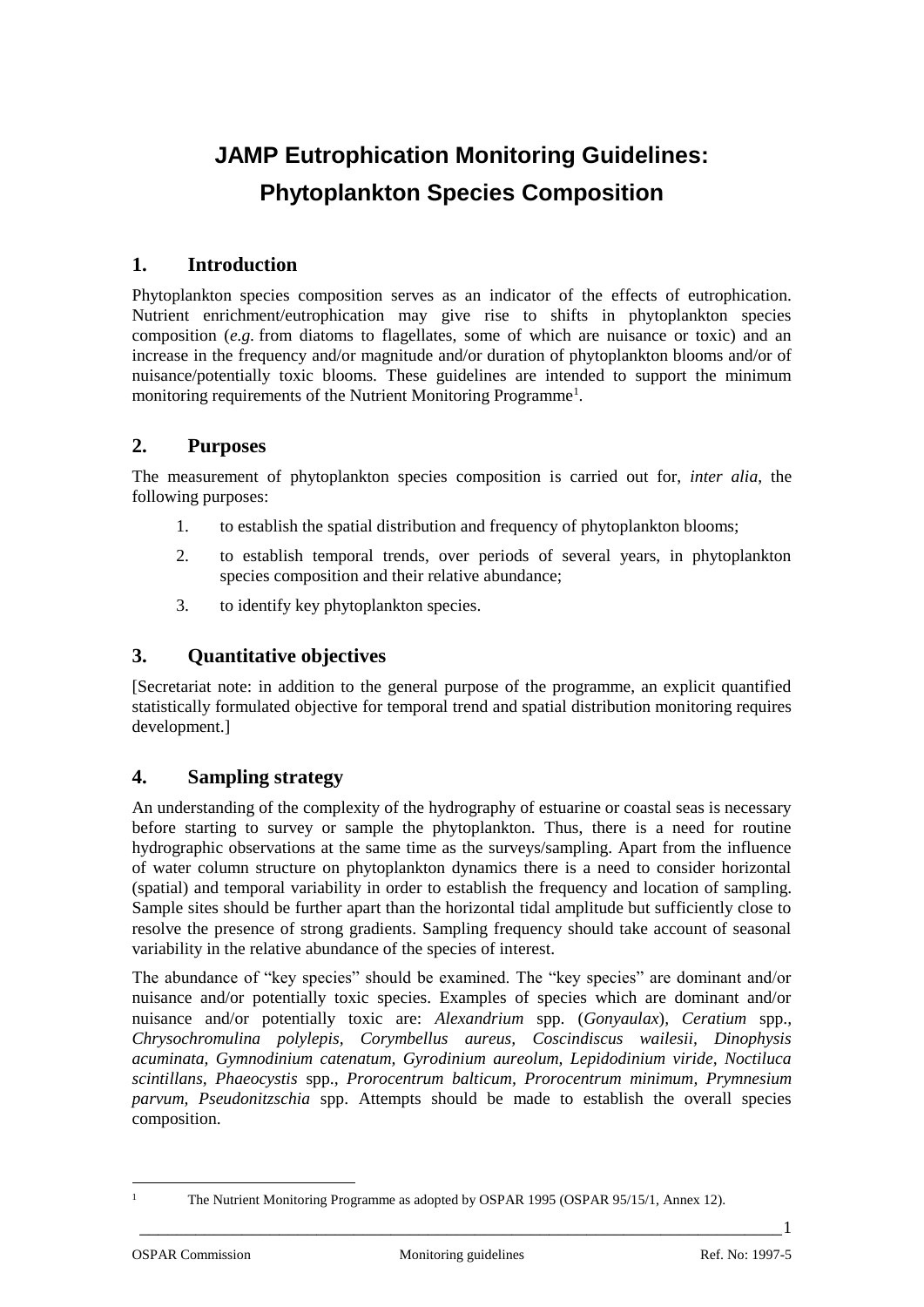Particulate organic carbon, total organic carbon, particulate organic nitrogen, light (PAR/Secchi depth), temperature and salinity should be measured as supporting/interpretation parameters.

Aerial surveillance (for example under the Bonn Agreement) will help to identify annual and interannual variability in phytoplankton bloom development and will also help target specific sampling in relation to phytoplankton bloom events. Short synoptic surveys may be useful for following the dynamics of phytoplankton blooms within a growth season, *e.g.* by helicopter.

# **5. Sampling equipment**

Techniques for sampling are various. Nets are limited in that they do not retain all phytoplankton but can concentrate from a large volume and are helpful for determining the species composition. Nets are semi-quantitative if used with a flow meter attached. Water bottles sample discrete and smaller volumes but retain all organisms and are thus necessary for quantitative studies.

#### **6. Storage and pre-treatment of samples**

In general, samples are preserved with a suitable fixative such as lugol or formalin<sup>2</sup>. Many small, naked flagellates are destroyed by fixatives and can only be identified live.

## **7. Analytical procedures**

Microscopic analysis allows direct identification of phytoplankton species and quantification in terms of cell numbers. Many small  $(5 \mu m)$  cells will be very difficult to identify by light microscopy and may have to be recorded as unidentified. The counting procedure should be based on the proposals of ICES (1996). Given the rapid development of flow cytometry and the large number of small fluorescent cells present in samples, these are best determined by fluorescence microscopy or flow cytometry. A combination of flow cytometry and immunolabelling may in the near future enable the rapid and conclusive identification and counting of toxic species if sufficient immuno-labels are available. New methods may offer the opportunity for fast-automated analysis of phytoplankton species samples.

# **8. Analytical quality assurance<sup>3</sup>**

The quality assurance programme should ensure that the data are fit for the purpose for which they have been collected, *i.e.* that they satisfy the objectives of the monitoring programme. Emphasis should be placed on the intercalibration of species identification on a regular basis. A phytoplankton checklist must be compiled during intercalibration exercises.

#### **9. Reporting requirements**

[Secretariat note: reporting procedures require development. As a component of the 1997 ICES Work Programme, the Oslo and Paris Commissions have formally requested ICES to establish a databank for phytoplankton species. The work will include the development of a reporting

L,

<sup>2</sup> Recommendation on the fixative to be used should be updated on the basis of the outcome of a suitable calibration exercise.

<sup>&</sup>lt;sup>3</sup> A joint ICES/OSPAR Steering Group on Quality Assurance of Biological Measurements related to eutrophication parameters was established in 1997 in order to coordinate the development of quality assurance procedures, the implementation of quality assurance activities (*e.g.*, the conduct of workshops and intercomparison exercises) and the preparation of appropriate taxonomic lists of species. This work will cover phytoplankton species and is a fairly long-term programme of about five years. Good cooperation will be ensured with the ICES/HELCOM steering group on Quality Assurance of Biological Measurements in the Baltic Sea.